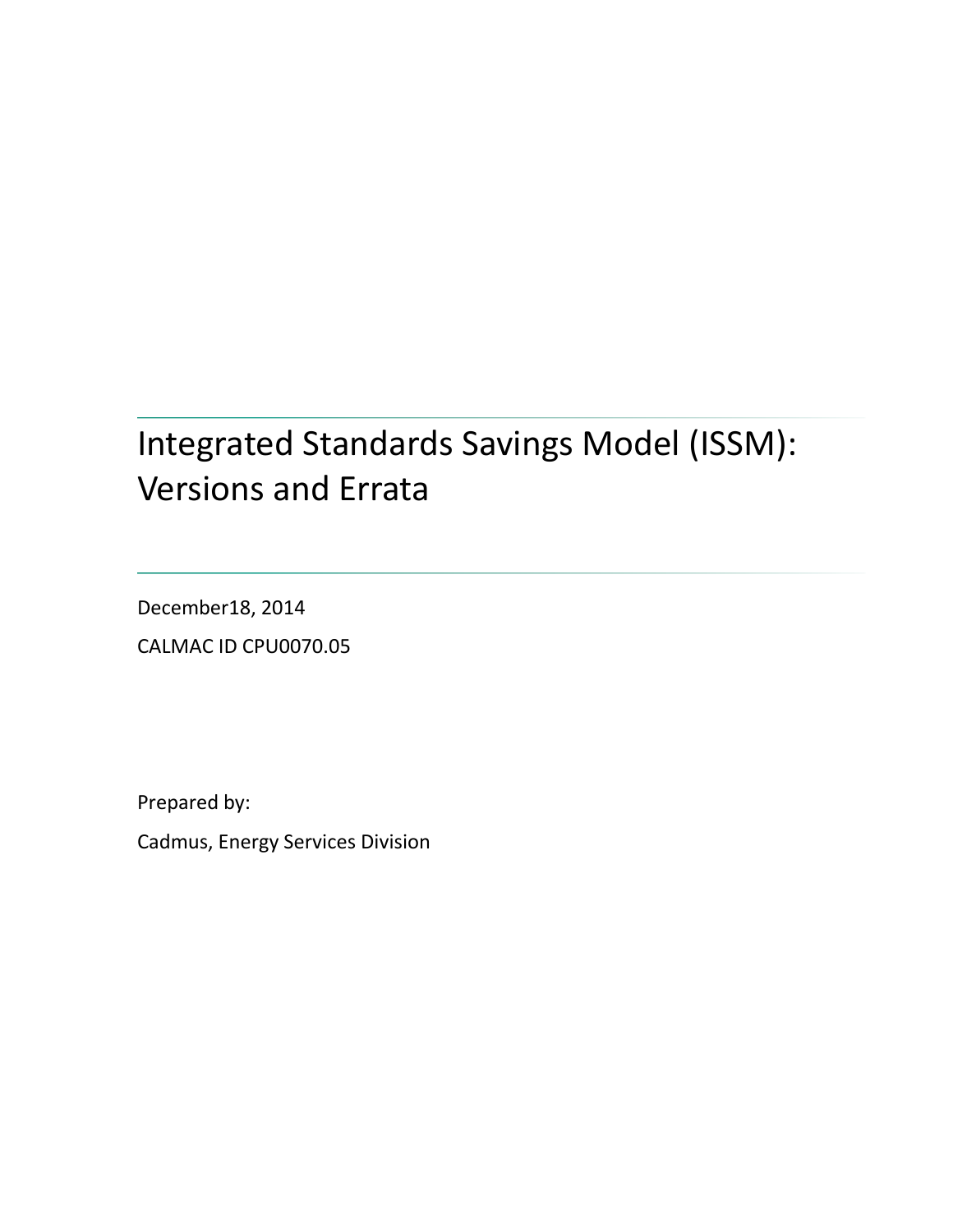

## **Errata**

Since the publication of the CS Evaluation Report, two errors affecting evaluated gas savings have been identified. These errors, and their effect on evaluated savings, are outlined below.

These errors were identified by the Statewide C&S Program Team during their review of the final report and ISSM.

#### **Standard B27, DDC to Zone**

Table 44 in the evaluation report contains an incorrect value for annual gas savings.

Table 153 and Table 156 in Appendix G.11 showed the correct values for all five elements of this standard.

An error in the spreadsheet used to generate inputs for ISSM was discovered, resulting in an incorrect per-unit gas savings value being used to populate Table 44 in the Evaluation Report. The Evaluated savings of 0.4 Mtherms reported in this table is inconsistent with the correct value of 3.99 Mtherms, as shown in Appendix G.11. The impact of this error on the full year annual savings from Standard B27 is shown in the tables below.

With the error:

| Reference           | 2008 T-24   |                | <b>Total Savings</b>                       |                                              | <b>Unit Savings Overall</b>            |                                       |                                        |  |
|---------------------|-------------|----------------|--------------------------------------------|----------------------------------------------|----------------------------------------|---------------------------------------|----------------------------------------|--|
|                     | 2008 T-24   | Total<br>(GWh) | Annual<br>Demand<br><b>Savings</b><br>(MW) | Annual<br>Gas<br><b>Savings</b><br>(Mtherms) | Energy<br>Savings<br>Per Unit<br>(kWh) | Demand<br>Savings<br>Per Unit<br>(kW) | Gas<br>Savings<br>Per Unit<br>(therms) |  |
| Std B <sub>27</sub> | DDC to Zone | 30.76          | 13.07                                      | 0.3901                                       | 0.5                                    | 0.00020                               | 0.00602                                |  |

Corrected:

| Reference           | 2008 T-24   |                | <b>Total Savings</b>                              |                                              | <b>Unit Savings Overall</b>            |                                       |                                        |  |
|---------------------|-------------|----------------|---------------------------------------------------|----------------------------------------------|----------------------------------------|---------------------------------------|----------------------------------------|--|
|                     | 2008 T-24   | Total<br>(GWh) | Annual<br><b>Demand</b><br><b>Savings</b><br>(MW) | Annual<br>Gas<br><b>Savings</b><br>(Mtherms) | Energy<br>Savings<br>Per Unit<br>(kWh) | Demand<br>Savings<br>Per Unit<br>(kW) | Gas<br>Savings<br>Per Unit<br>(therms) |  |
| Std B <sub>27</sub> | DDC to Zone | 30.76          | 13.07                                             | 3.99                                         | 0.5                                    | 0.00020                               | 0.06149                                |  |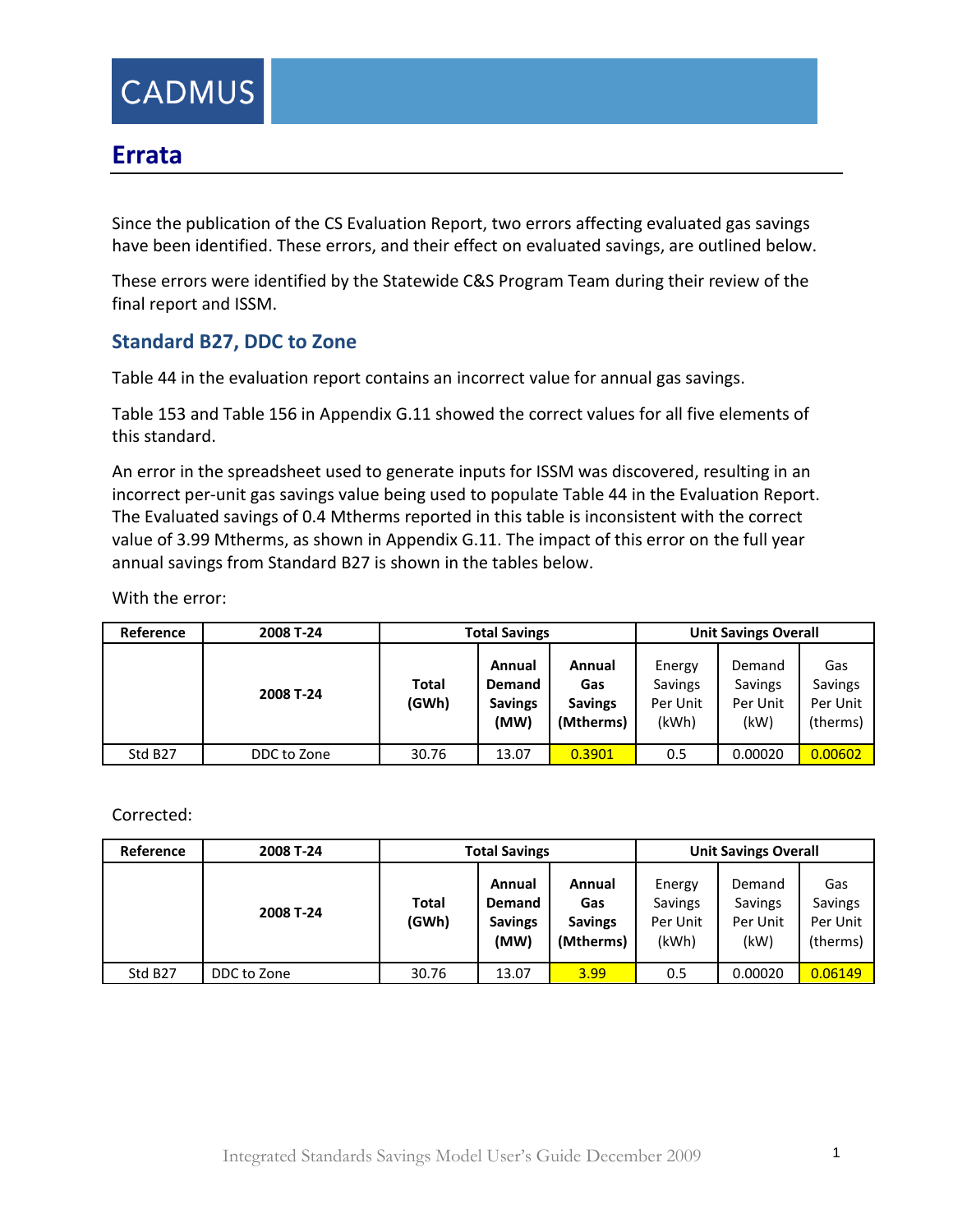### **Interactive Effects**

Table 21 in the evaluation report included an incorrect value for the average Interactive Effect for Non-CFL lighting in Existing Commercial Buildings.

This incorrect value for the gas interactive effect was used for five standards (12a, 12b, 22b, 23, and B10) in the ISSM version 7 used to produce the Evaluation Report.

|                   | <b>Standard</b>                   | Value used in<br><b>Reported Savings</b><br>(therms/kWh) | <b>Corrected Value</b><br>(therms/kWh) |
|-------------------|-----------------------------------|----------------------------------------------------------|----------------------------------------|
| Std12a            | PSMH HID Luminaires, Tier 1       | $-0.0207$                                                | $-0.0041$                              |
| Std12b            | PSMH HID Luminaires, Tier 2       | $-0.0207$                                                | $-0.0041$                              |
| Std22b            | BR, ER and R20 IRLs: Commercial   | $-0.0207$                                                | $-0.0041$                              |
| Std <sub>23</sub> | <b>Metal Halide Fixtures</b>      | $-0.0207$                                                | $-0.0041$                              |
| Std B10           | Bi-level lighting control credits | $-0.0207$                                                | $-0.0041$                              |

As a result of this error, the reported *statewide* annual net gas savings are 1.86 Mtherms lower than they should have been:

- 74% of delta is due to standards 12a/b
- For the IOUs, only the gas savings for PG&E and SDG&E are affected (since SCG doesn't include interactive effects and electric savings are not affected).

Note that the impact for PG&E and SDG&E is 0.76 MTherms or ~41% of the statewide total.

| <b>Annual Mtherms, Statewide</b>                                        |                                                                                                                                                                     |         |                                      |        |      |        |      |  |  |
|-------------------------------------------------------------------------|---------------------------------------------------------------------------------------------------------------------------------------------------------------------|---------|--------------------------------------|--------|------|--------|------|--|--|
| With incorrect interactive effect values for 12a. 12b, 22b, 23, and B10 |                                                                                                                                                                     |         |                                      |        |      |        |      |  |  |
| Year                                                                    | <b>Net NOMAD</b><br><b>Net</b><br><b>Attribution</b><br><b>Potential</b><br>Gross<br>Adjustment<br><b>Savings</b><br>Adjustment<br><b>Savings</b><br><b>Savings</b> |         | <b>Program Net</b><br><b>Savings</b> |        |      |        |      |  |  |
| 2010                                                                    | (5.50)                                                                                                                                                              | (5.41)  | 3.36                                 | (2.05) | 1.60 | (0.45) |      |  |  |
| 2011                                                                    | (10.46)                                                                                                                                                             | (11.78) | 6.77                                 | (5.01) | 4.20 | (0.81) |      |  |  |
| 2012                                                                    | (9.14)                                                                                                                                                              | (11.16) | 7.68                                 | (3.48) | 3.79 | 0.32   |      |  |  |
| With correct interactive effect values for 12a. 12b, 22b, 23, and B10   |                                                                                                                                                                     |         |                                      |        |      |        |      |  |  |
| 2010                                                                    | (1.99)                                                                                                                                                              | (1.94)  | 2.42                                 | 0.48   | 0.94 | 1.42   | 1.87 |  |  |
| 2011                                                                    | (6.94)                                                                                                                                                              | (8.31)  | 5.60                                 | (2.72) | 3.60 | 0.88   | 1.69 |  |  |
| 2012                                                                    | (5.65)                                                                                                                                                              | (7.72)  | 6.30                                 | (1.42) | 3.25 | 1.83   | 1.51 |  |  |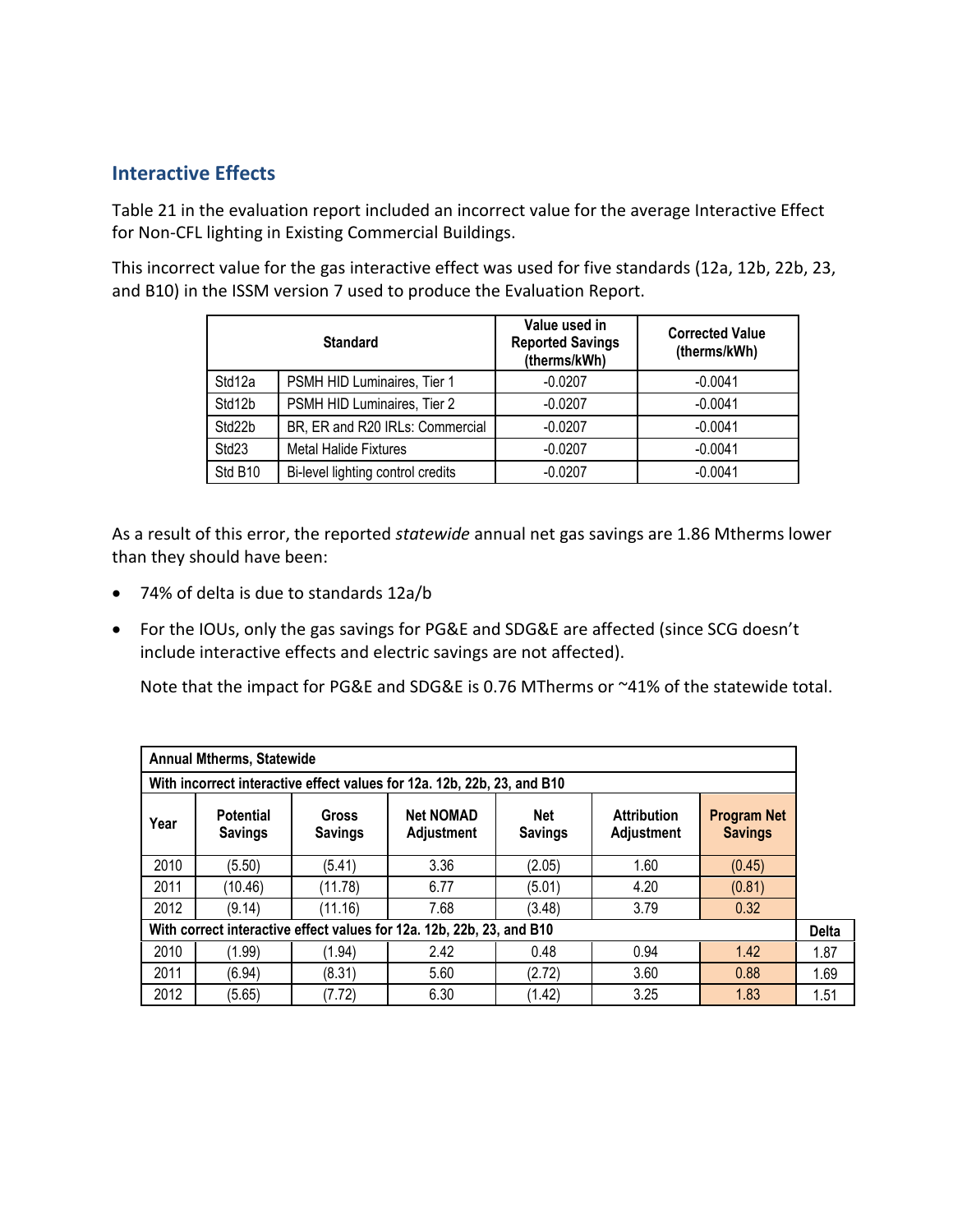The overall impact for the Program Years 2010-2012 of the corrections for the two errors described above is shown in the tables below.

#### **Tables in Evaluation Report:**

**Table ES-4. Evaluated vs. IOU Estimate: IOU Share of 2010-2012 PY Statewide Total Savings (Mtherms)**

| <b>Mtherms</b> | Percent of                       |                  | <b>IOU Estimated Savings</b> |      |                              |                  | <b>Evaluated Savings</b> |            |                       |  |
|----------------|----------------------------------|------------------|------------------------------|------|------------------------------|------------------|--------------------------|------------|-----------------------|--|
| <b>IOU</b>     | <b>Statewide</b><br><b>Sales</b> | <b>Potential</b> | <b>Gross</b>                 | Net  | <b>Net</b><br><b>Program</b> | <b>Potential</b> | Gross                    | <b>Net</b> | <b>Net</b><br>Program |  |
| PG&E           | 36.5%                            | (2.52)           | (0.31)                       | 2.06 | 1.77                         | (9.15)           | (10.34)                  | (3.84)     | (0.34)                |  |
| <b>SCG</b>     | 58.4%                            | (4.03)           | (0.49)                       | 3.30 | 2.83                         | (14.66)          | (16.56)                  | (6.16)     | (0.55)                |  |
| SDG&E          | 4.1%                             | (0.29)           | (0.03)                       | 0.23 | 0.20                         | (1.04)           | (1.18)                   | (0.44)     | (0.04)                |  |
| All IOUs       | 99.0%                            | (6.84)           | (0.83)                       | 5.59 | 4.81                         | (24.85)          | (28.07)                  | (10.44)    | (0.93)                |  |

**Table ES-5. Evaluated vs. IOU Estimate (Excluding Interactive Effects): 2010-2012 PY Statewide Total Savings for Title 20, Federal, and Title 24 (Mtherms)**

| <b>Mtherms</b>                   | Percent of                       |                  | <b>IOU Estimated Savings</b> |            |                              |                  | <b>Evaluated Savings</b> |            |                |  |
|----------------------------------|----------------------------------|------------------|------------------------------|------------|------------------------------|------------------|--------------------------|------------|----------------|--|
| <b>IOU</b>                       | <b>Statewide</b><br><b>Sales</b> | <b>Potential</b> | <b>Gross</b>                 | <b>Net</b> | <b>Net</b><br><b>Program</b> | <b>Potential</b> | <b>Gross</b>             | <b>Net</b> | Net<br>Program |  |
| PG&E                             | 36.5%                            | 24.02            | 21.23                        | 17.03      | 12.22                        | 14.19            | 13.23                    | 10.06      | 7.52           |  |
| SCG                              | 58.4%                            | 38.46            | 34.00                        | 27.27      | 19.56                        | 22.72            | 21.19                    | 16.11      | 12.04          |  |
| SDG&E                            | 4.1%                             | 2.73             | 2.41                         | 1.94       | 1.39                         | 1.61             | 1.50                     | 1.14       | 0.85           |  |
| All IOUs                         | 99.0%                            | 65.20            | 57.64                        | 46.23      | 33.17                        | 38.53            | 35.92                    | 27.32      | 20.41          |  |
| <b>Evaluated / IOU Estimated</b> |                                  |                  |                              |            |                              | 59%              | 62%                      | 59%        | 62%            |  |

## **Corrected tables:**

**Table ES-4. Evaluated vs. IOU Estimate: IOU Share of 2010-2012 PY Statewide Total Savings (Mtherms)**

| <b>Mtherms</b> | Percent of                       |                  | <b>IOU Estimated Savings</b> |            |                       |                 | <b>Evaluated Savings</b> |            |                       |  |
|----------------|----------------------------------|------------------|------------------------------|------------|-----------------------|-----------------|--------------------------|------------|-----------------------|--|
| <b>IOU</b>     | <b>Statewide</b><br><b>Sales</b> | <b>Potential</b> | <b>Gross</b>                 | <b>Net</b> | <b>Net</b><br>Program | <b>Potentia</b> | <b>Gross</b>             | <b>Net</b> | <b>Net</b><br>Program |  |
| PG&E           | 36.5%                            | (2.52)           | (0.31)                       | 2.06       | 1.77                  | (2.36)          | (2.39)                   | 1.97       | 3.90                  |  |
| <b>SCG</b>     | 58.4%                            | (4.03)           | (0.49)                       | 3.30       | 2.83                  | (3.79)          | (3.83)                   | 3.15       | 6.25                  |  |
| SDG&E          | 4.1%                             | (0.29)           | (0.03)                       | 0.23       | 0.20                  | (0.27)          | (0.27)                   | 0.22       | 0.44                  |  |
| All IOUs       | 99.0%                            | (6.84)           | (0.83)                       | 5.59       | 4.81                  | (6.42)          | (6.50)                   | 5.34       | 10.59                 |  |

**Table ES-5. Evaluated vs. IOU Estimate (Excluding Interactive Effects): 2010-2012 PY Statewide Total Savings for Title 20, Federal, and Title 24 (Mtherms)**

| <b>Mtherms</b>                   | Percent of                       | <b>IOU Estimated Savings</b> |       |            |                       | <b>Evaluated Savings</b> |              |            |                       |
|----------------------------------|----------------------------------|------------------------------|-------|------------|-----------------------|--------------------------|--------------|------------|-----------------------|
| <b>IOU</b>                       | <b>Statewide</b><br><b>Sales</b> | <b>Potential</b>             | Gross | <b>Net</b> | <b>Net</b><br>Program | <b>Potential</b>         | <b>Gross</b> | <b>Net</b> | <b>Net</b><br>Program |
| PG&E                             | 36.5%                            | 24.02                        | 21.23 | 17.03      | 12.22                 | 17.14                    | 17.39        | 13.37      | 9.91                  |
| <b>SCG</b>                       | 58.4%                            | 38.46                        | 34.00 | 27.27      | 19.56                 | 27.45                    | 27.86        | 21.40      | 15.87                 |
| SDG&E                            | 4.1%                             | 2.73                         | 2.41  | 1.94       | 1.39                  | 1.95                     | 1.98         | 1.52       | 1.13                  |
| All IOUs                         | 99.0%                            | 65.20                        | 57.64 | 46.23      | 33.17                 | 46.55                    | 47.23        | 36.29      | 26.91                 |
| <b>Evaluated / IOU Estimated</b> |                                  |                              |       |            |                       | 71%                      | 82%          | 78%        | 81%                   |